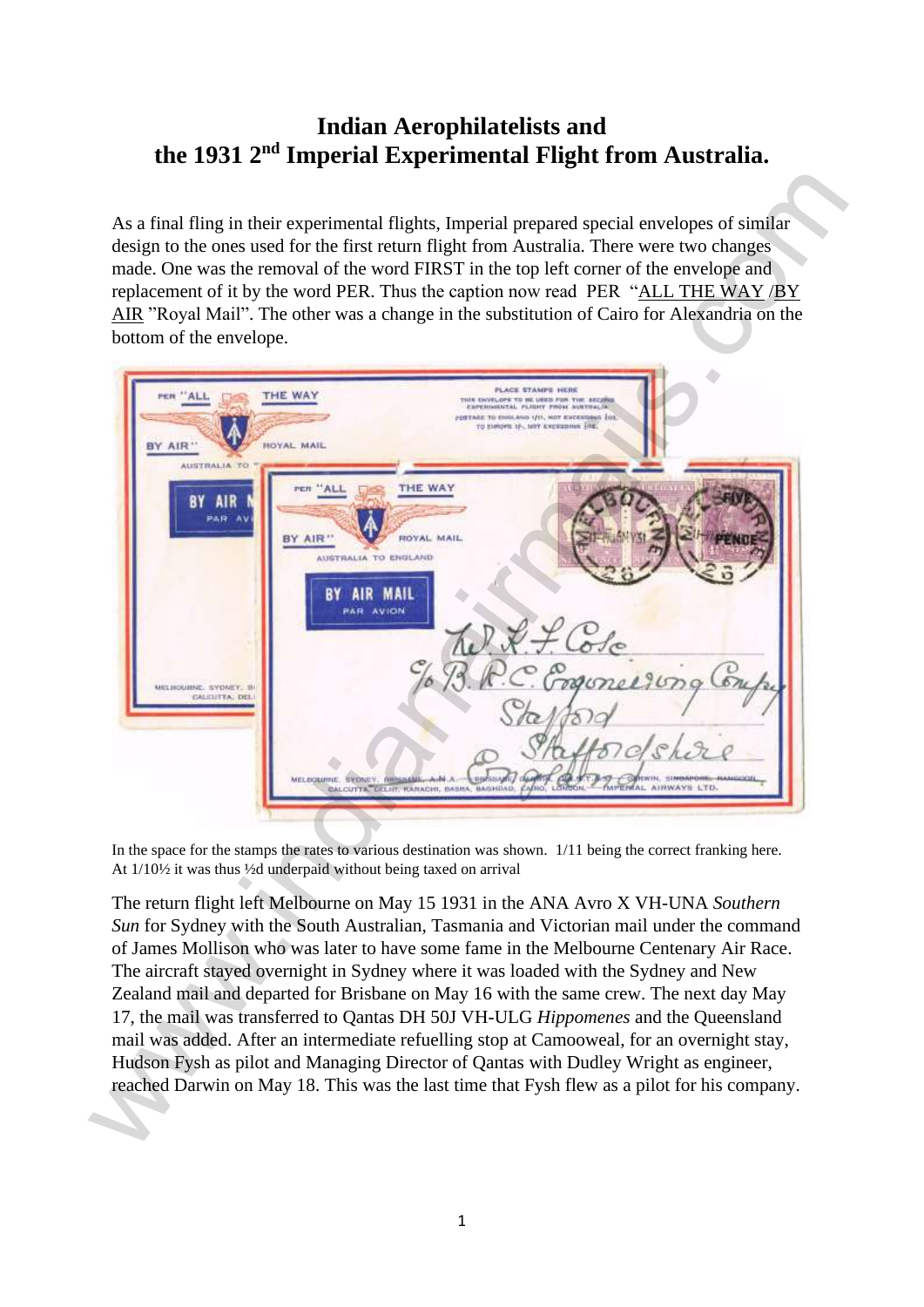BY AIR MAI

Part of the mail added at Brisbane on the 2<sup>nd</sup> Imperial Experimental return flight dropped at Singapore.



A good strike of the Imperial special cancellation applied at Singapore before forwarding on to Kuala Lumpur.

According to the official records<sup>1</sup>, by the time the mail left Darwin on May 19 it consisted of the following items

| Singapore                    | 284  |
|------------------------------|------|
| Rangoon                      | 10   |
| Calcutta                     | 161  |
| Karachi                      | 550  |
| UK, Irish Free State, Europe | 5646 |
| Total                        | 6651 |

<sup>&</sup>lt;sup>1</sup>National Archives File C3898 239/5 Mail Transport air first flights -Australia -London 1931-1981.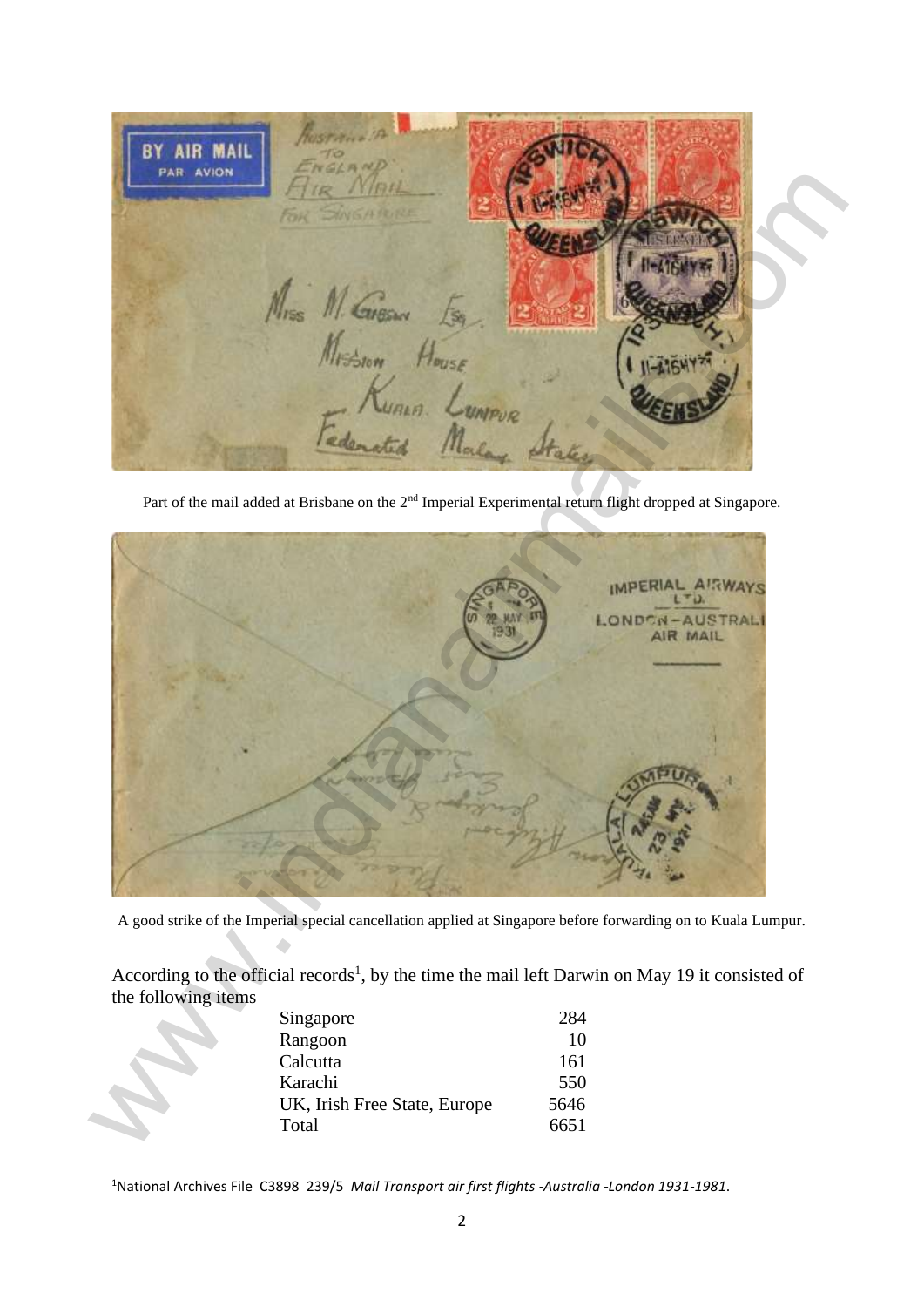This was a far cry from the quantity shipped on the first flight (31,584) and indicates that there was no major interest in this flight from the general public nor the philatelists in Australia. The flight warranted no mention in the article by Dr. D.J. Banerjee<sup>2</sup> on the Stephen Smith catalogue of Indian flights even though there was still quite some activity amongst the Indian philatelists.

The beginning of the Imperial Airways "Experimental" connection was from Darwin when Roger Mollard, took off on May 19. Mollard who had negotiated the purchase of a West Australia Airlines DH66 VH -UJQ to replace the crashed DH 66 aircraft *City of Cairo* wrecked at Timor. He had flown it part of the way from Perth with the Perth mail to Darwin.



A cover prepared by Western Australian philatelist Mitchell was posted too early for the flight to Darwin. It was sent East by the then available route by air to Adelaide, by train to Melbourne and then by air through ANA to Brisbane via Sydney to join the Qantas flight to Darwin. It was not flown by the replacement aircraft as indicated on the cover. The backstamp of Darwin is the evidence for this assertion.

<sup>2</sup> Dr.D.J.Banerje e "*Stephen Smith's List of Official etc. Flights"* The FIAF Journal 1993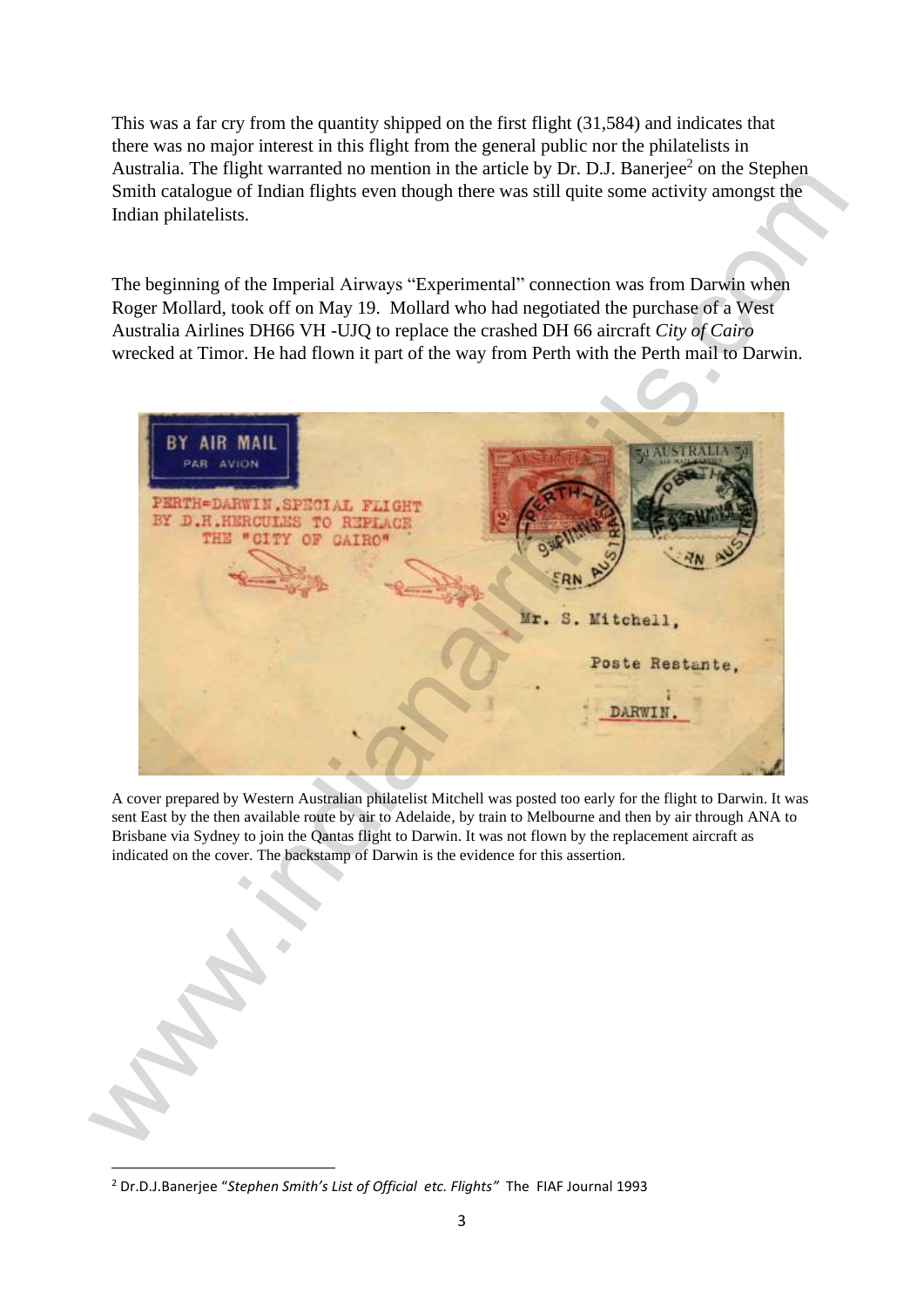|          | Experimental<br>Return Flight |          |           |                    |             |
|----------|-------------------------------|----------|-----------|--------------------|-------------|
| Arrive   | Place                         | Depart   | Notes     | Aircraft           | Coy         |
|          | Melbourne                     | $May-15$ |           | Southern Sun       | <b>ANA</b>  |
| $May-15$ | Sydney                        | $May-16$ | Overnight | Southern Sun       | <b>ANA</b>  |
| $May-16$ | <b>Brisbane</b>               | $May-17$ | Overnight | Southern Sun       | <b>ANA</b>  |
| $May-17$ | Charleville                   | $May-17$ |           | Hippomenes         | Qantas      |
| $May-17$ | Longreach                     | $May-17$ |           | <b>Hippomenes</b>  | Qantas      |
| $May-17$ | Cloncurry                     | $May-17$ | Overnight | Hippomenes         | Qantas      |
| $May-17$ | Camooweal                     | May-18   |           | Hippomenes         | Qantas      |
| $May-18$ | Daly Waters                   | May-18   |           | Hippomenes         | Qantas      |
| $May-18$ | Darwin                        | May-19   | Overnight | VH-UJQ             | Imperial    |
| $May-19$ | Koepang                       | May-20   | Overnight | VH-UJQ             | Imperial    |
| $May-20$ | Rambang                       | $May-21$ | Overnight | VH-UJQ             | Imperial    |
| $May-21$ | Sourabaja                     | $May-22$ | Overnight | VH-UJQ             | Imperial    |
| $May-22$ | Singapore                     | $May-23$ | Overnight | VH-UJQ             | Imperial    |
| $May-23$ | Alor Star                     | May-24   | Overnight | VH-UJQ             | Imperial    |
| May-24   | Victoria Point                | May-24   |           | VH-UJQ             | Imperial    |
| May-24   | Rangoon                       | $May-25$ | Overnight | VH-UJQ             | Imperial    |
| $May-25$ | Akyab                         | $May-25$ |           | VH-UJQ             | Imperial    |
| $May-25$ | Calcutta                      | $May-26$ | Overnight | VH-UJQ             | Imperial    |
| May-26   | Allahabad                     | May-26   |           | VH-UJQ             | Imperial    |
| May-26   | Delhi                         | $May-27$ | Overnight | City of Karachi    | <b>ISAS</b> |
| $May-27$ | Jodhpur                       | $May-27$ |           | City of Karachi    | <b>ISAS</b> |
| $May-27$ | Karachi                       | $May-28$ | Overnight | City of Delhi      | Imperial    |
| May-28   | Gwadur                        | $May-28$ |           | City of Delhi      | Imperial    |
| May-28   | Charbar                       | May-28   |           | City of Delhi      | Imperial    |
| May-28   | Jask                          | May-29   | Overnight | City of Delhi      | Imperial    |
| May-29   | <b>Bushire</b>                | May-29   |           | City of Delhi      | Imperial    |
| May-29   | <b>Basra</b>                  | May-30   | Overnight | City of Delhi      | Imperial    |
| $May-30$ | <b>Baghdad</b>                | May-30   |           | City of Delhi      | Imperial    |
| $May-30$ | Cairo                         | $May-31$ | Overnight | City of Alexandria | Imperial    |
| $May-31$ | Corfu                         | Jun-03   |           | City of Alexandria | Imperial    |
| Jun-03   | Genoa                         | Jun-03   |           | Train              |             |
| $Jun-03$ | <b>Basle</b>                  | Jun-04   | Overnight | City of Glasgow    | Imperial    |
| Jun-04   | Croydon                       |          |           | City of Glasgow    |             |

# **The flight plan for the 2nd Imperial Experimental service West**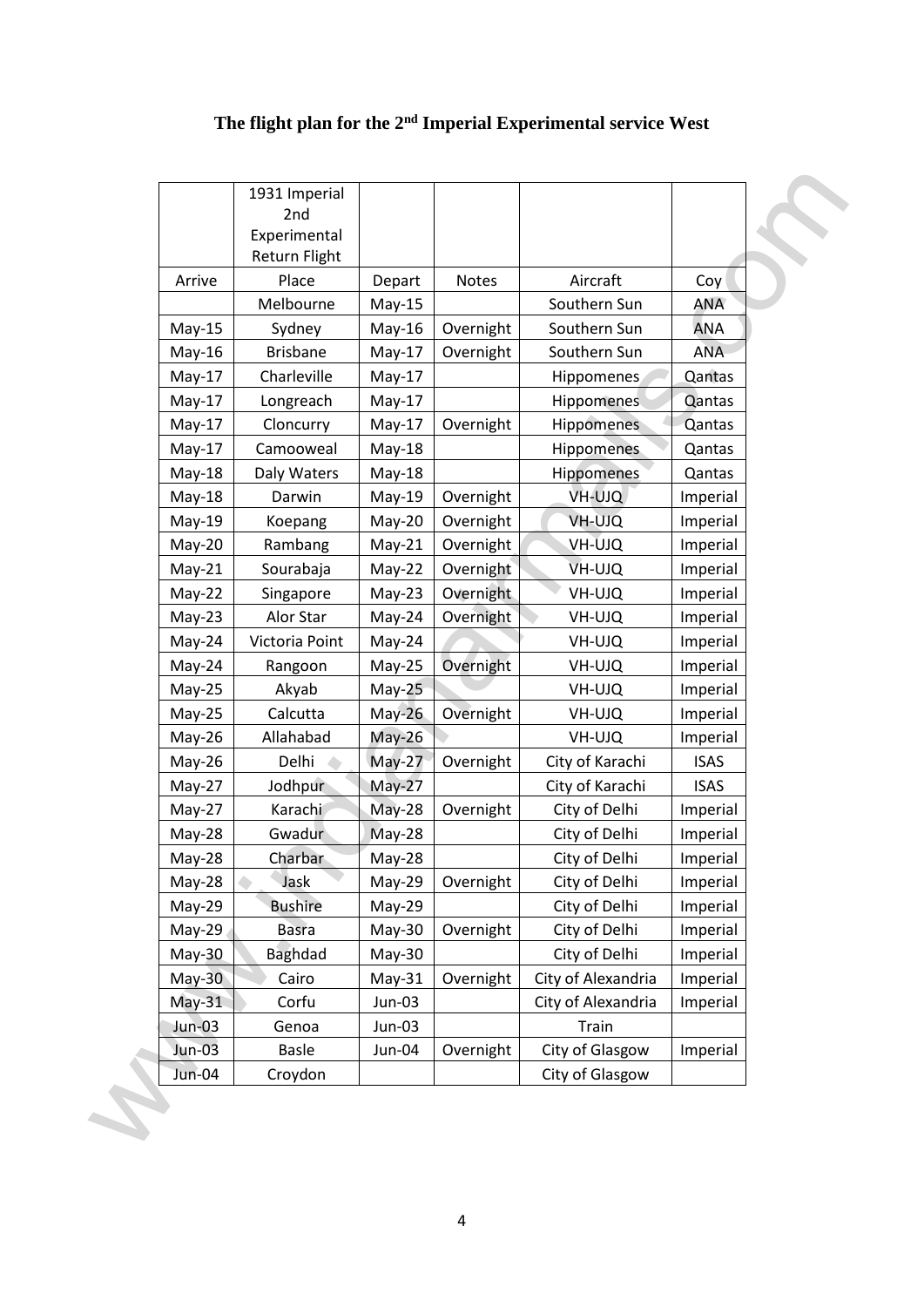The first stop after Darwin was at Koepang the site of the crash of the 1<sup>st</sup> Experimental venture by the DH 66 *City of Cairo,* where the replacement Hercules overnighted. No mail is known from this port of call.

The next day May 20, pilot Roger Mollard reached Sourabaja on the island of Java where again an overnight stop was taken and the aircraft refuelled. According to Douglas Walker <sup>3</sup>although there was New Zealand mail for Java, this was not offloaded at Sourabaja, but was overcarried to Singapore as it was in the closed Singapore bag.

On May 21 the journey to Singapore was completed as is evidence by the back stamp on the cover addressed to Kuala Lumpur. The special cancellation that had been used for the 1st experimental flight was again utilised in the electric cancelling machine, but with the words "First Flight" omitted. Generally, the strike was very poor and the complete date and time is often not available. In the example shown we can make out that the cancelling occurred at 6 pm on May 22, but the minutes are obscured if they were present.

For the remainder of the journey to Karachi the majority of authors have "skipped over" the details. The exceptions are Peter Wingent<sup>4</sup> who supplies the dates and Douglas Walker who provides some additional facts. Walker postulates that an overnight stop was made at Alor Star on May 23 based on the fact that Rangoon was reached 2 days after leaving Singapore.

Eustis<sup>5</sup> claims that there was mail from Victoria Point which would have been the next port of call after Alor Star and this is confirmed by Jal Cooper $<sup>6</sup>$  in his summary of the flight as</sup> shown in the Appendix 2. According to Anstee the mail from Victoria Point was shipped to Rangoon by steamer and went by air from there.

The next day My 20, pilot Reger Moltard etched Sourchesia on the island of Java where<br>the next day My 20, pilot Reger Moltard reached Sourchesia on the island of Java where<br>the animon overthered to Singapore as it was in

The green cachet was applied subsequently by Stephen Smith

<sup>&</sup>lt;sup>3</sup> Douglas Walker "Airmails of New Zealand Vol. 2" 1986 The Airmail Society of New Zealand Inc.

<sup>4</sup> Peter Wingent "Aircraft movements on Imperial Airways' Eastern Route Vol 1" 1999 self published

<sup>&</sup>lt;sup>5</sup> Eustis & Frommer "The Australian Air Mail Catalogue"8<sup>th</sup> Ed 2008

<sup>&</sup>lt;sup>6</sup> Jal Cooper "Stamps of India " India's Stamp Journal" 1942 Bombay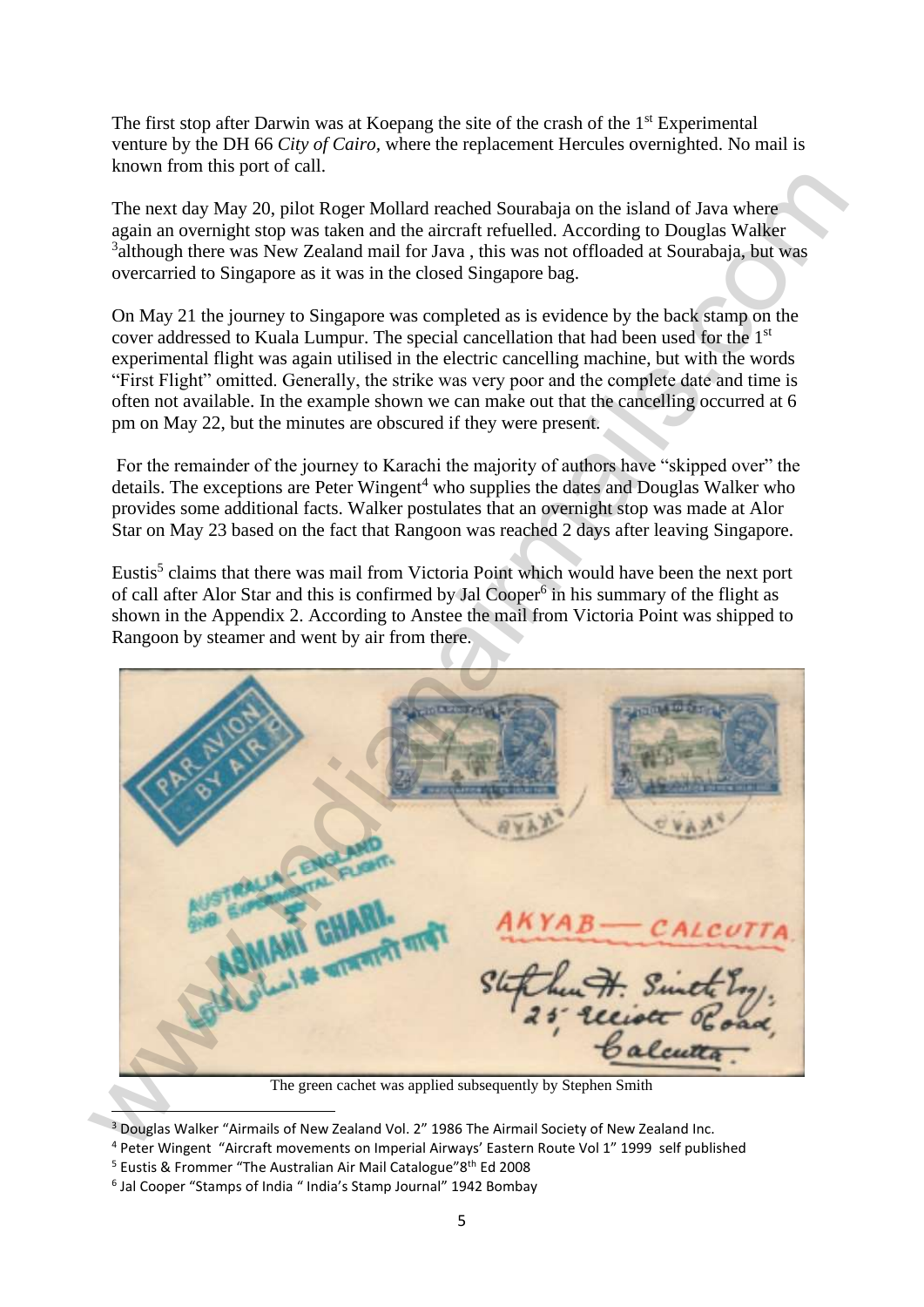Mail from New Zealand was delivered to Rangoon on May 24 and the aircraft flew on to Akyab and Calcutta on the same day. At Akyab mail, prepared for the occasion by Stephen Smith, was picked up for intermediate Indian cities

We can be a subject of the company of the company of the company of the company of the company of the company of the company of the company of the company of the company of the company of the company of the company of the

The green cachet was applied subsequently by Stephen Smith.

An overnight stop was made at Calcutta where considerable mail was added to the flight. Departure was on May 26 to arrive at Delhi on the same day having called at Allahabad along the way.

The name of the pilot was incorrectly recorded on the purple cachet as Mullard when it was Mollard.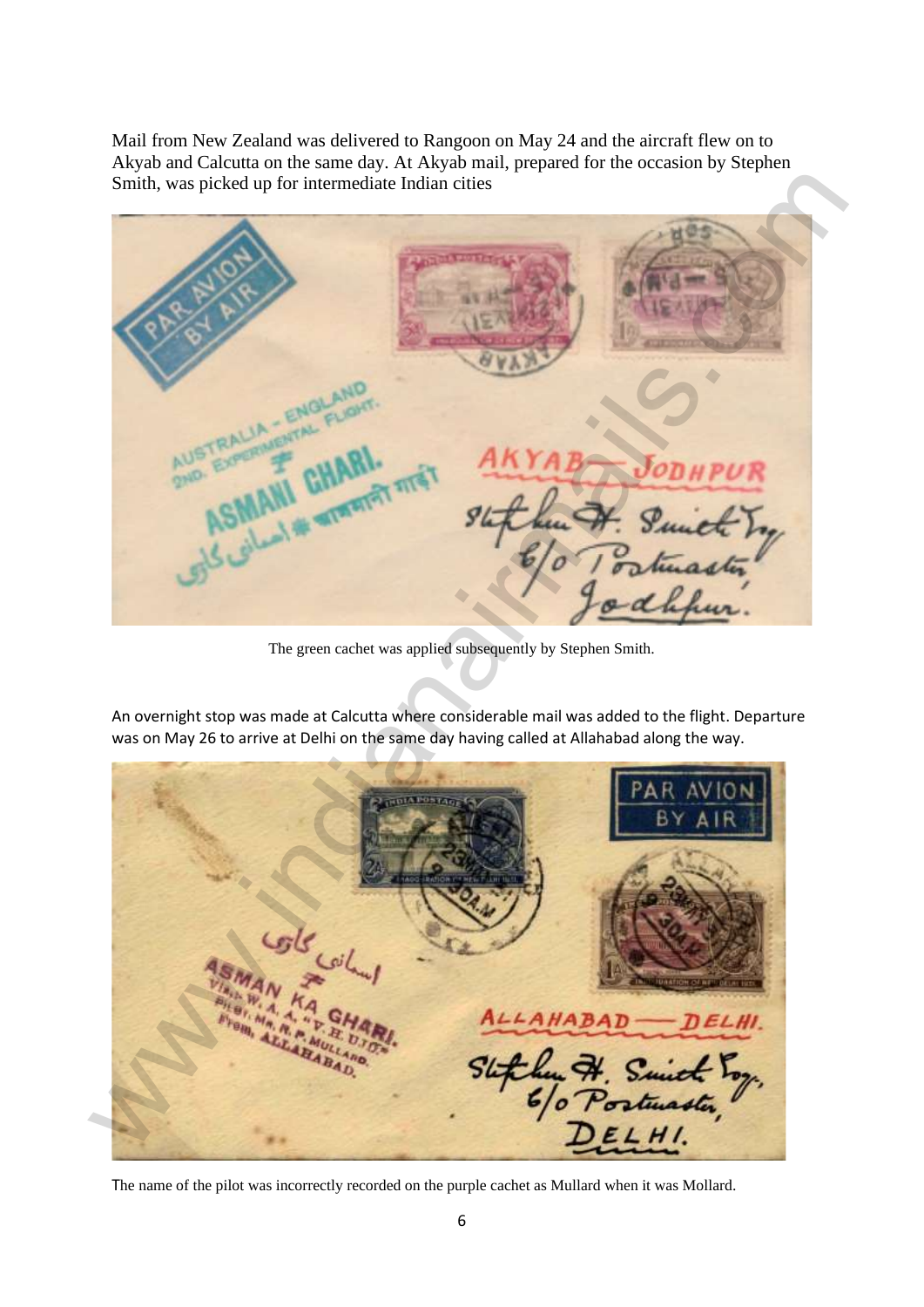At Delhi the flight terminated for the ex WAA aircraft on May 27 and the mail was transferred to the DH 66 *City of Karachi* for onward flight by the chartered Indian State Air Service to Karachi which was reached on the same day.

From Karachi the mail was transferred to the regular Imperial Airways DH 66 *City of Delhi* as far as Cairo then across the Mediterranean by *City of Alexandria* flying boat to Corfu where there was an unexplained two day delay before proceeding to the Italian port of Genoa. A train journey was required from Genoa to Basle where the air service recommenced. We can be a considered to the regular imperial Atiways DH BS CITy of Delhi as far as<br>
Cairo then a cross the Medicirramean by City of Adecandro flying boat to Grid where there are a<br>
currectioned two day delay before proce

The final leg of the experimental service was by the Argosy *City of Glasgow* arriving at Croydon two days late on June 4.

Ed Wolf

September 2020

Appendix 1 Gordon Anstee's article

Appendix 2 Jal Cooper's research from "Stamps of india"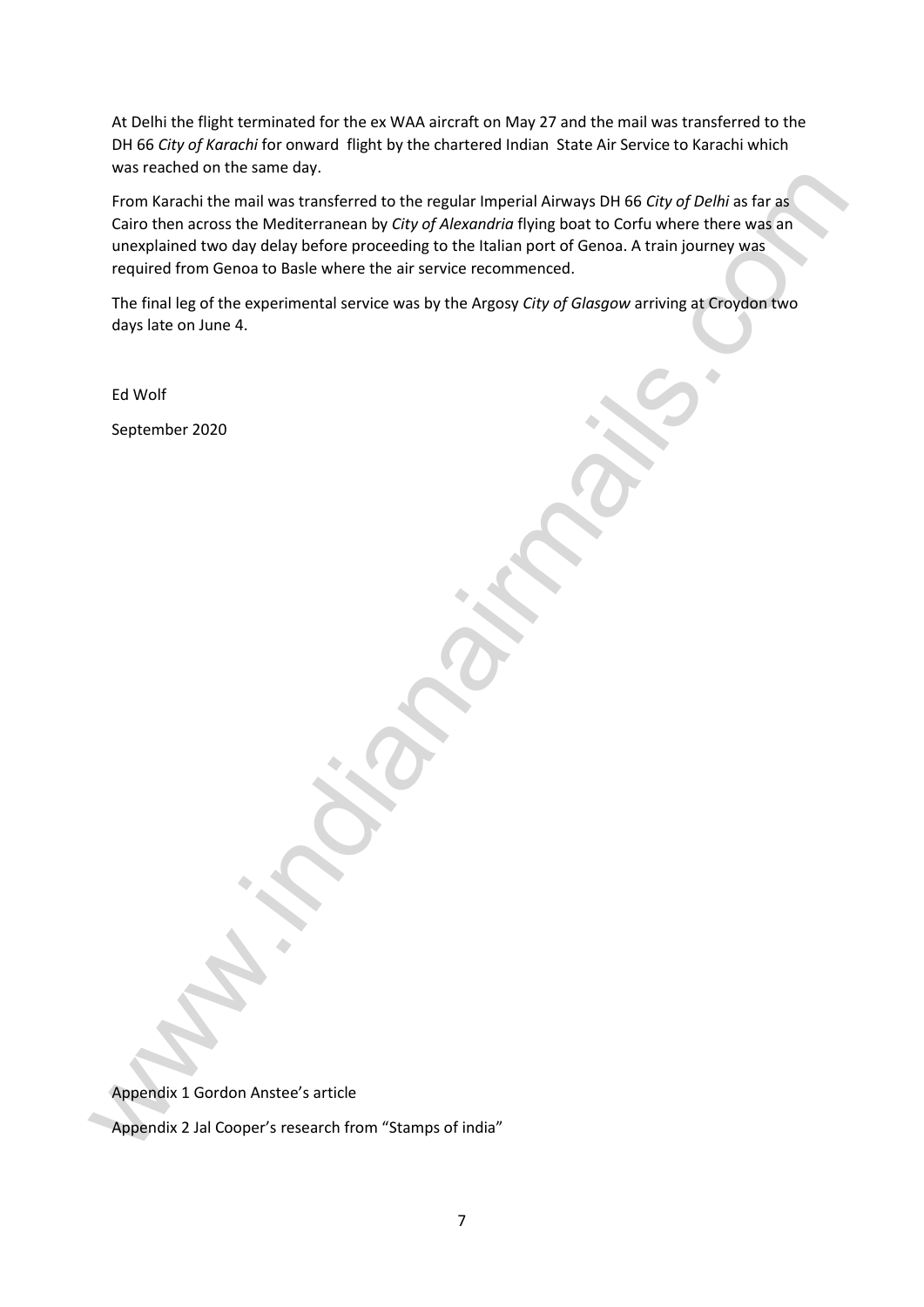### **Appendix 1. Gordon Anstee's article published in "India Post Vol 2 "about May 1968**

AUSTRALLA TO ENELAID (161 NAT13-31<br>
Nell'oronta dei pictologo (161 NAT13-32<br>
Nell'oronta dei pictologo (161 NAT13-32<br>
Nell'oronta dei pictologo (161 NAT14-11 Alexanda dei la activa dei pictologo (161 NAT14-11 Alexanda dei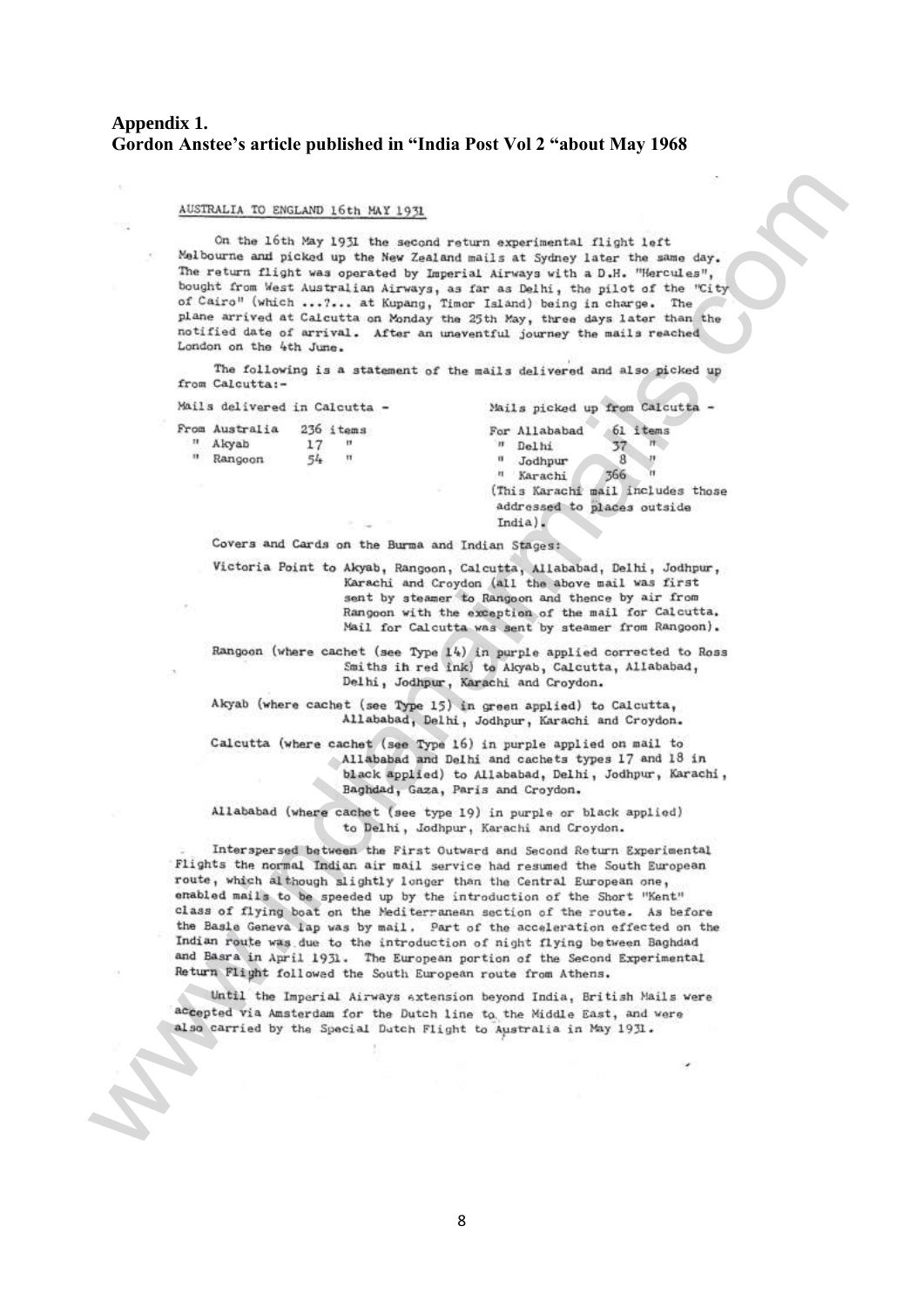exis Zepterman Fight.<br>
Septerman Antonian Fight.<br>  $\frac{1}{2}$  and  $\frac{1}{2}$  and  $\frac{1}{2}$  and  $\frac{1}{2}$  and  $\frac{1}{2}$  and  $\frac{1}{2}$  and  $\frac{1}{2}$  and  $\frac{1}{2}$  and  $\frac{1}{2}$  and  $\frac{1}{2}$  and  $\frac{1}{2}$  and  $\frac{1}{2}$  and  $\frac$